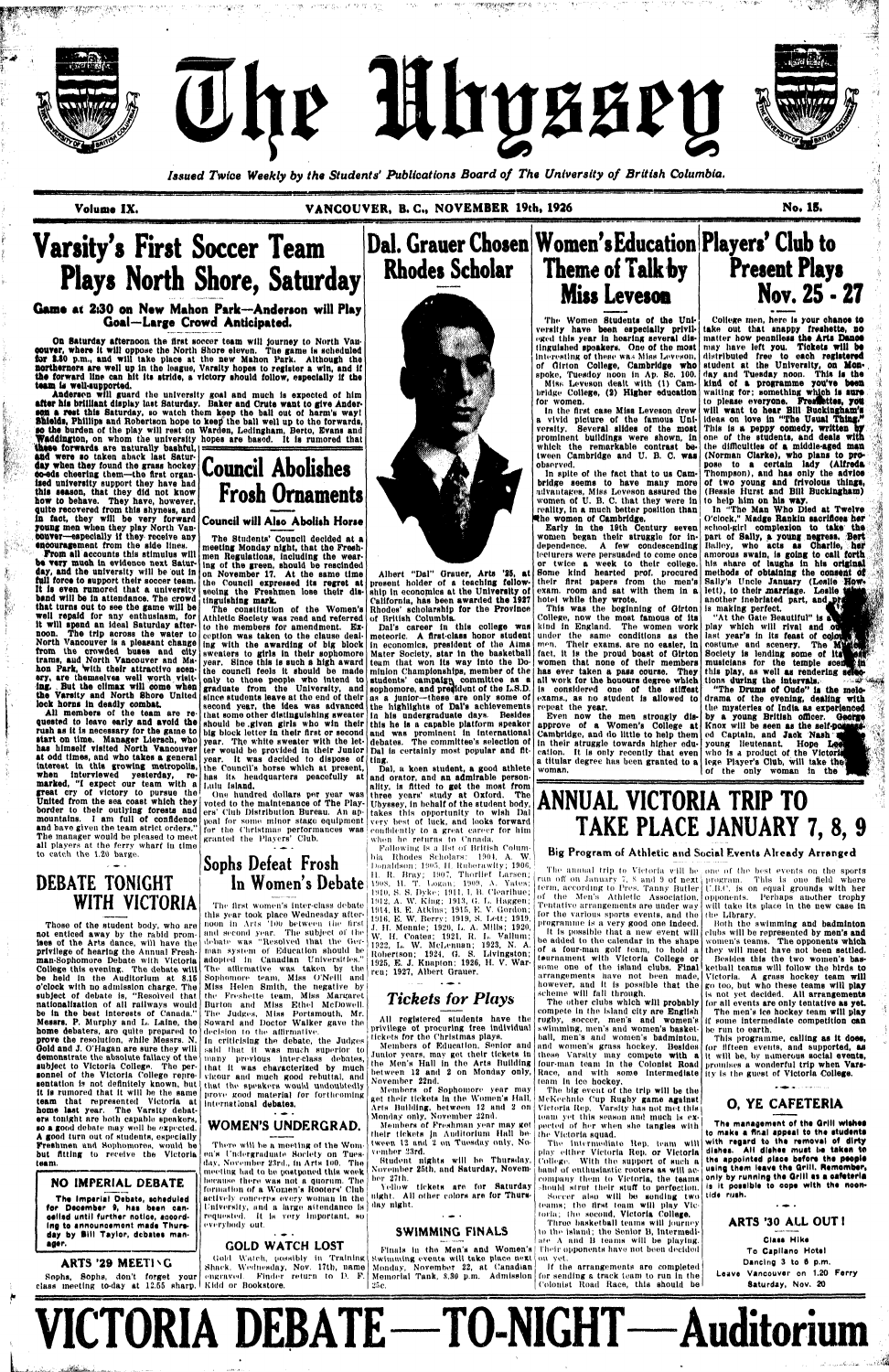

a shi kulla ta shekarar ta 1970.<br>Matukio

We note with pleasure that the Students' Council, at its last class "presumably belonged" to Arts meeting, finally yawned itself into sufficient wakefulness to rescind come that only about one-half of our the last of the Freshman regulations. At the time of their institution, delass were Freshmen last year. The these rules were the object of our well-considered, and consequntly rest is made up of men from Victoria adverse, criticism; and while we are pleased to see the end of them. it is painful to realize that the Council has taken almost two months to recognize (if, indeed it has yet recognized), the obvious puerility of their entire programme of Freshman initiation.

Some hope, however, there is in the fact that, when awake, the Council has made the correct decision; but such hope as there is, points only to the future. This present Council has made its mistake; but their mid-term realization of the fact should constitute a warning to the governing body of next year that a similar set of rules will tend only to the same futility of purpose.

The foregoing remarks are (we anticipate the parrot-ery) in the nature of destructive and unkind criticism. But the surgeon's counsel is often good; and having advocated the amputation of the offending **member**, we go on to provide a substitute more suited in our opinion, to the special purpose of initiation. That purpose is, we believe, to introduce the Freshman to his academic life, its responsibilities, and its privileges; and it may be achieved by means of carefully planned functions where the newcomer may meet his seniors as men, and all may display something approximating the dignity of men. The details of such functions will demand some careful preparation; and therein, the powers that are to be should, when the time comes, face their problem.

#### SEEDED PLEASE KEEP OFF

So frequently has the student body been charged with the sins of omission that it may be somewhat of a relief to be accused of a sin of commission. The increasing numbers of paths that are being formed over the newly-ploughed fields of the campus are a source of anxiety to the authorities. Surely the students, even those attempting to attend early fectures, have enough will power to walk the two or three steps more and keep to the sidewalk. We may sigh like Rupert Brooke for the green meadows where "this Betreten" is not "verboten," but until our green meadows have reached the stage where they are at least visible to the naked eye, let us give it ample opportunity to make its appearance. The immense labor involved in turning the University grounds into lawns deserves at least this consideration.

'29. At a recent class meeting it was College, Arts 28, Science 29, and a few who studied for Senior Matriculation outside of the University. Our class has inherited one member of last year's Freshman Inter-class swimming team.

In defense of the Faculty of Applied Science, let it be known that eight of the McKechnie Cup team are Science men.

Yours truly,

Science '30. Per "Gus" Madely.

### **DEBATES vs. ATHLETICS**

When you talk about student support and athletic executives rave and tear around for rooters for this game, or that tussle, did you ever stop to think of the support we give our debaters.

Last Thursday night Murphy and Whiteley met Idaho in an intercollegiate forensic duel. We can't say we saw at the battle many of the rugby. soccer, track or any other of the sport following who cry bitter tears when they don't get the gang around them for their games. Do you think that we are playing the game? Those men are entitled to receive our support as much as any of our other activities and moreover they did not need a crowd to make them win.

Let's show them we at least appreclate their efforts. A good debate will do you a lot of good.

LOST-On November 15th, an "Ideal" fountain pen. Finder please return to the Book Store.

## SIXTH ANNUAL DANCE

at the ALEXANDRA ACADEMY. There are some entirely NOVEL FEATURES this time that will ... but why go into that? These dances need no introduction nor any recommendation. TICKETS are \$200 per Couple, GET THEM NOW! Bill Argue and Art Larson can fix you up,

This Fraternity has no connection with the U.B.C.



ARE you wearing out your health<br>A and strength every week over a washtub as your mother and grand-

Save your time and energy for other and better purposes by using an Electric Washing Machine.

The great force of electricity can do the work more perfectly than your two hands, saving you long hours of rub and scrub and the backaches.

We will be glad to extend the usual time-payments on our washing machjnes which make it possible for any canto acquire one. See our nearest agent.